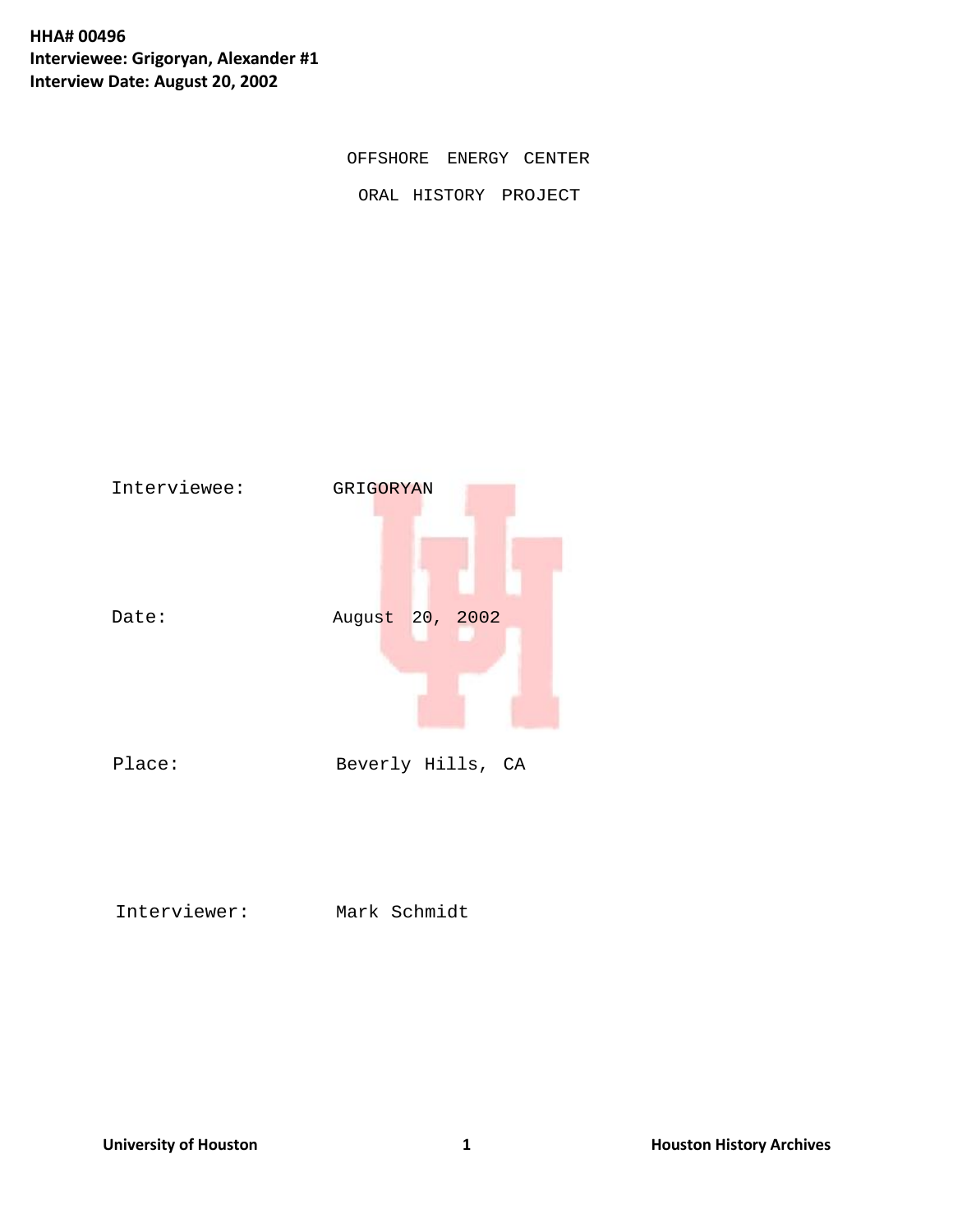#### Side A

The following is an interview with Grigoryan, a Russian oil man. A translator was present to translate Grigoryan's comments into English. However, the translation is not precise and is often paraphrased. The translator/Grigoryan's comments are indicated by G: \_\_\_\_\_\_\_\_ The interviewer is Mark Schmidt and the interview was conducted in Beverly Hills, CA on August 20, 2002.

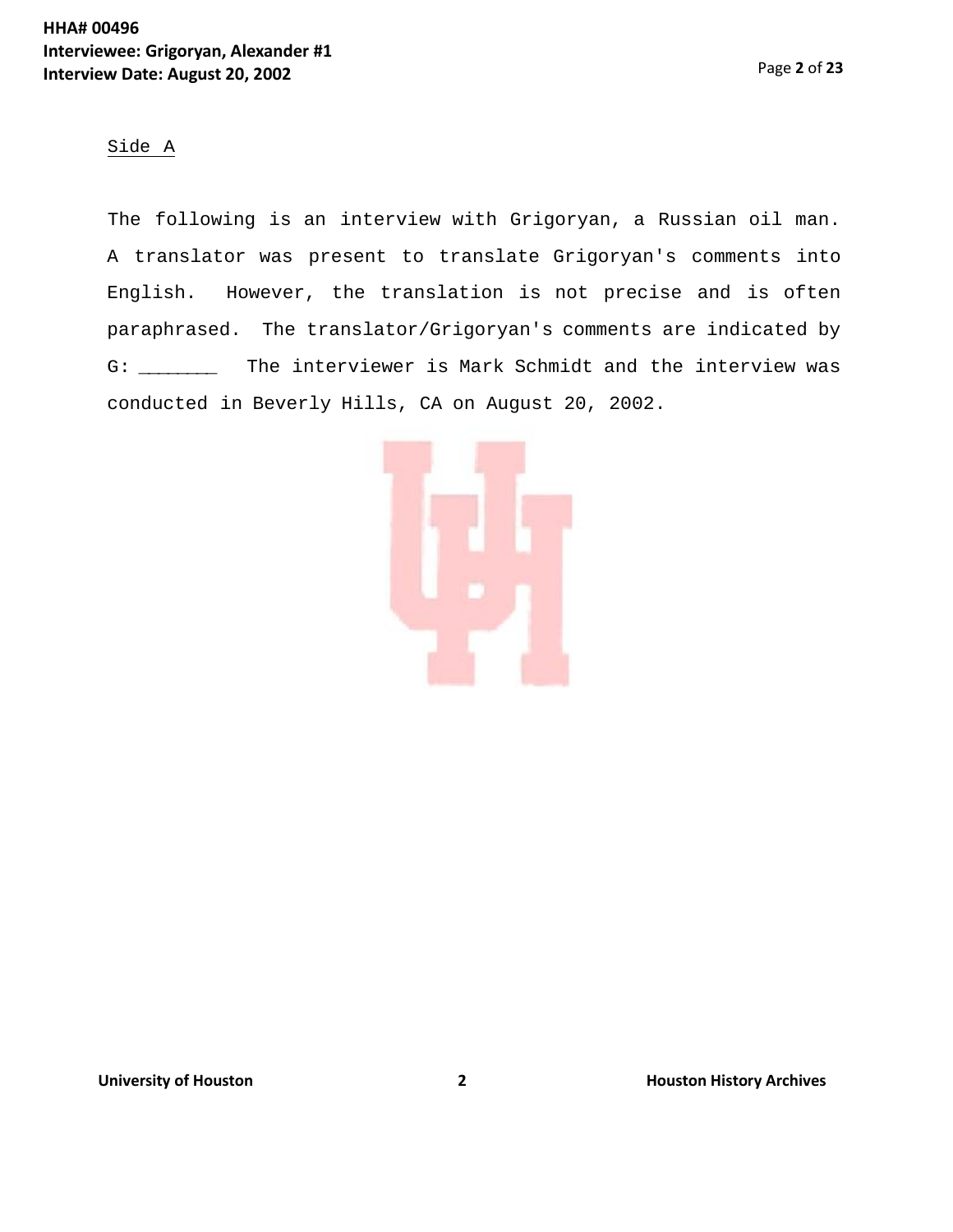MS: How did you get interested in the oil business?

- G: He finished at the oil university. Before he went to the university he was part of the vertical drilling staff.
- MS: O.K., where did he work before he went to college?
- G: He was an assistant driller.
- MS: Is this near the Caspian?
- G: In Baku. It was on the coast. The town is the center of the oil production.
- MS: What town is this?
- G: Baku. He graduated in 1939. He says that in the article he gave you yesterday, he talks about it. He also talks about it in the biography.

Before the drilling of the first well and the 22 accident wells, he drilled new

MS: What is an accident well?

**University of Houston 2008 12 <b>3 Houston History Archives** 3 G: They drill a well and something goes wrong, so it does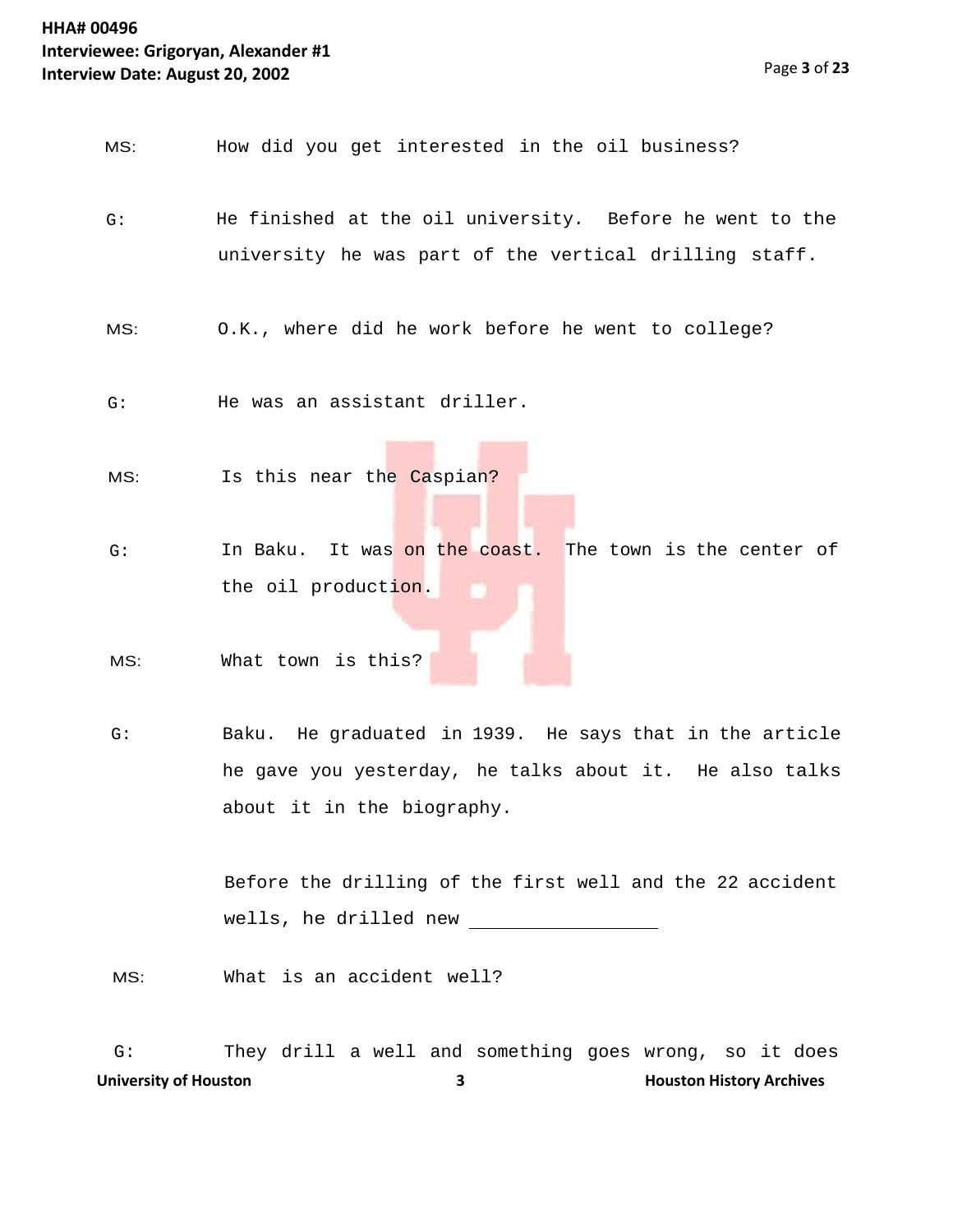not work properly. They put the cement ridge in the drill and so the hole no longer functions. He did 22 wells in 1944.

After that, he knew how to drill directional wells.

- MS: So, how he got into directional drilling from the accident wells? Is that correct?
- G: Yes. In March of 1941, he started drilling the first directional well, number 1385.
- MS: How deep was it?
- G: Around 400 meters, between 1,000 and 1,200.
- MS: From here to here, it was about five to twelve hundred, and then what was the total depth?

G: 1,700 meters.

MS: What is the pay depth in the Caspian Sea? How far do they have to go down to hit the oil pool? If you went straight down from offshore, how deep would it be?

**University of Houston 4 Houston History Archives** G: If you were drilling from here or from here?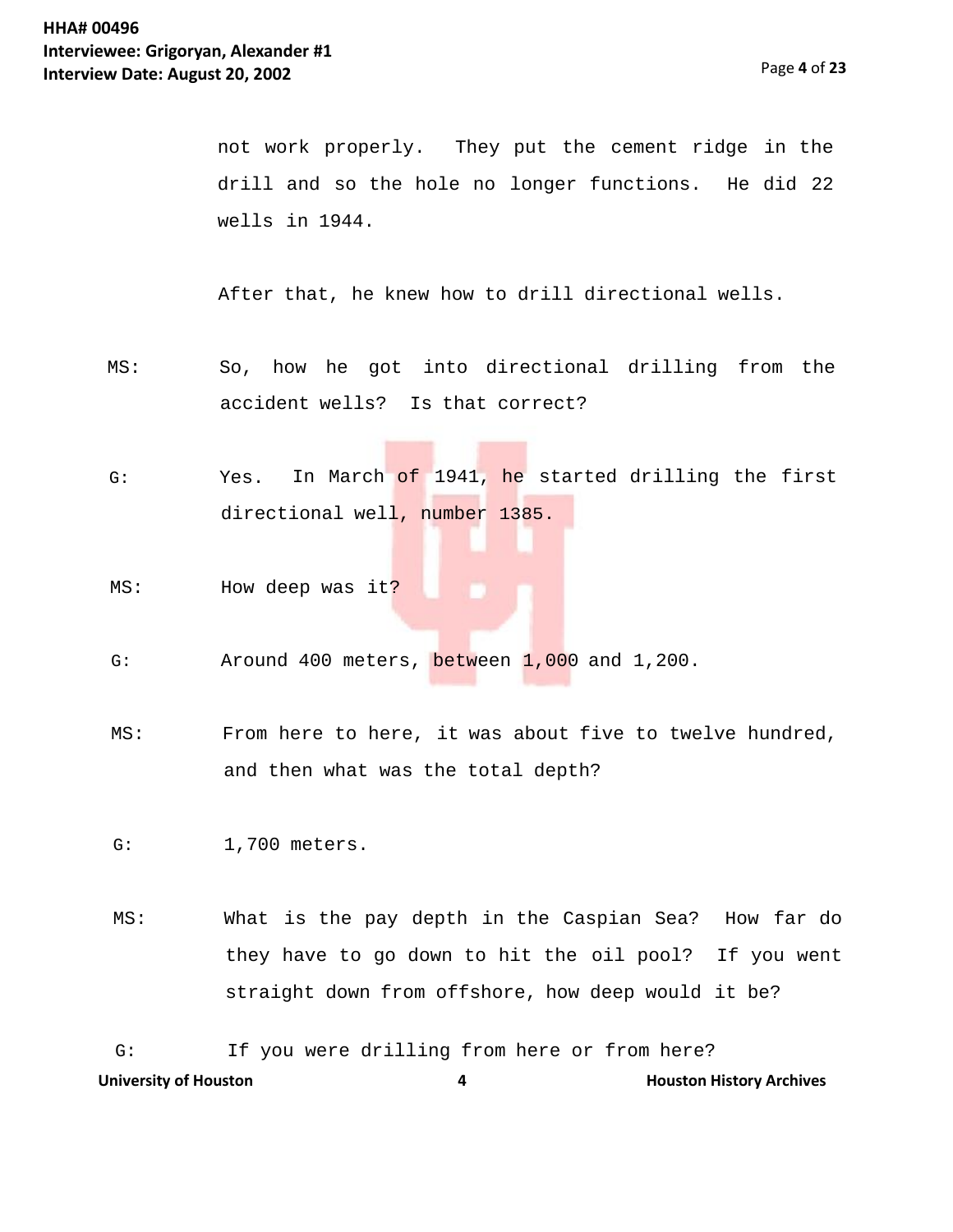MS: From here. Just to go straight down.

- G: He said it would be the same distance, but the length of the well was about 2,000 meters if you just take it along the well. He says this was the first directional well in the world.
- MS: Who invented the turbo drill?
- G: It was a group <mark>of his supervis</mark>ors. Do you want me to write the names in English?
- MS: Yes, definitely write the names and the people.
- G: He also talks about it in the article. He says it tells all about it in the book and goes into more depth. You can just read it. He says after this, he drilled two more wells like this during World War II.
- MS: Prior to drilling these slant wells, had they not drilled from offshore platforms in the Caspian Sea? Had they drilled just straight down from the Caspian Sea? G: They were going to start putting the platforms on top, but they never did. That was the first drill that ever went under. This happened about 15 or 20 years after.

**University of Houston 5 Houston History Archives**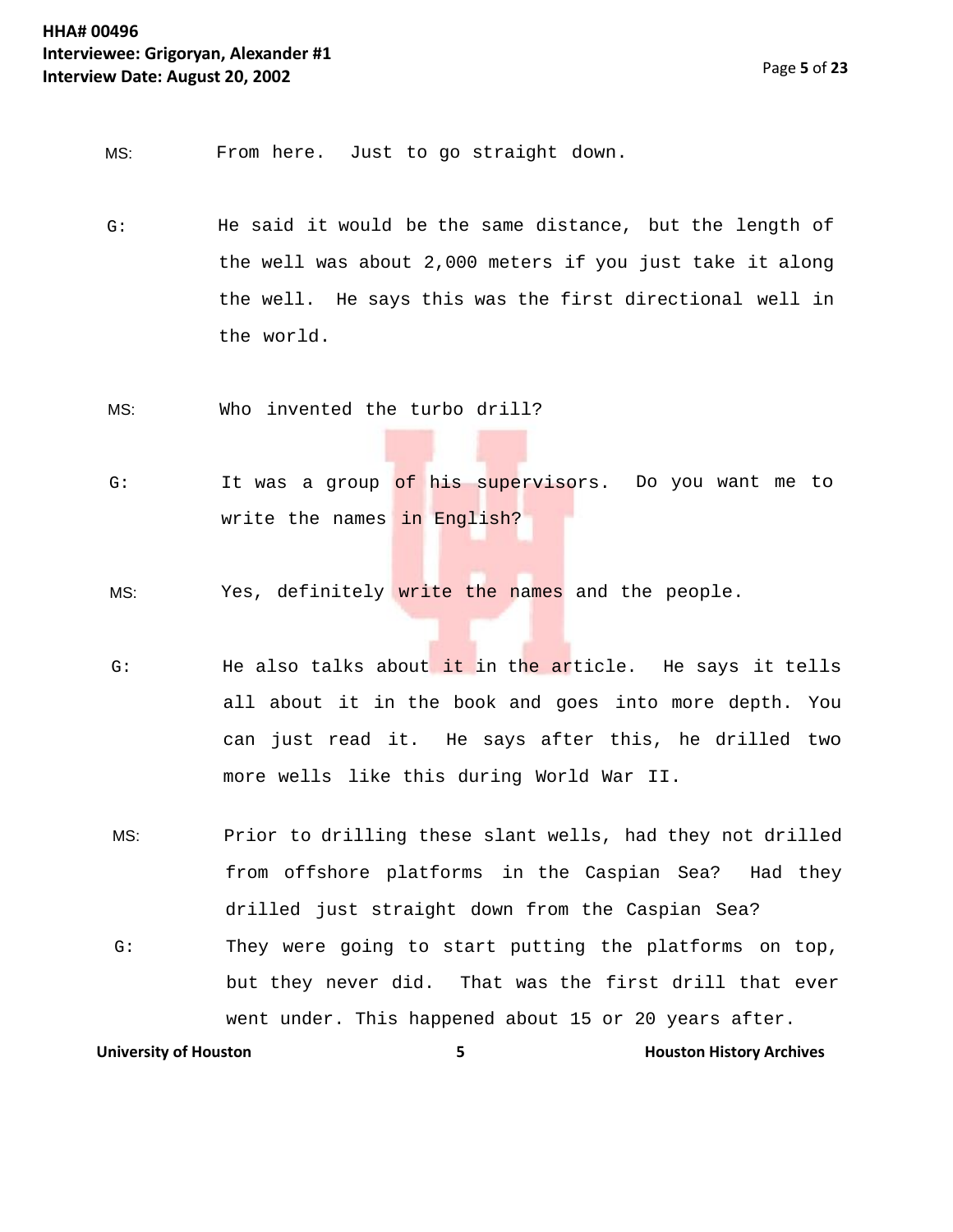#### **HHA# 00496 Interviewee: Grigoryan, Alexander #1 Interview Date: August 20, 2002**

- MS: These platforms?
- G: Yes.
- MS: So, the platforms were not there until 1950?
- G: They were going to start them, but it did not happen then. He says that they still used his technique; they just drilled straight down and then they would make a slant. Before he did it under the Caspian Sea, he did it under a river, in the Volga River. He was developing over there.
- MS: Was it a directional well?
- G: Yes.
- MS: What was the name of the town?
- G: I am not sure of the name.
- MS: What year was this?

G: 1946-47.

University of Houston **Matter Constructs** 6 **Houston History Archives** MS: Well, now, wait . . . the well underneath the Volga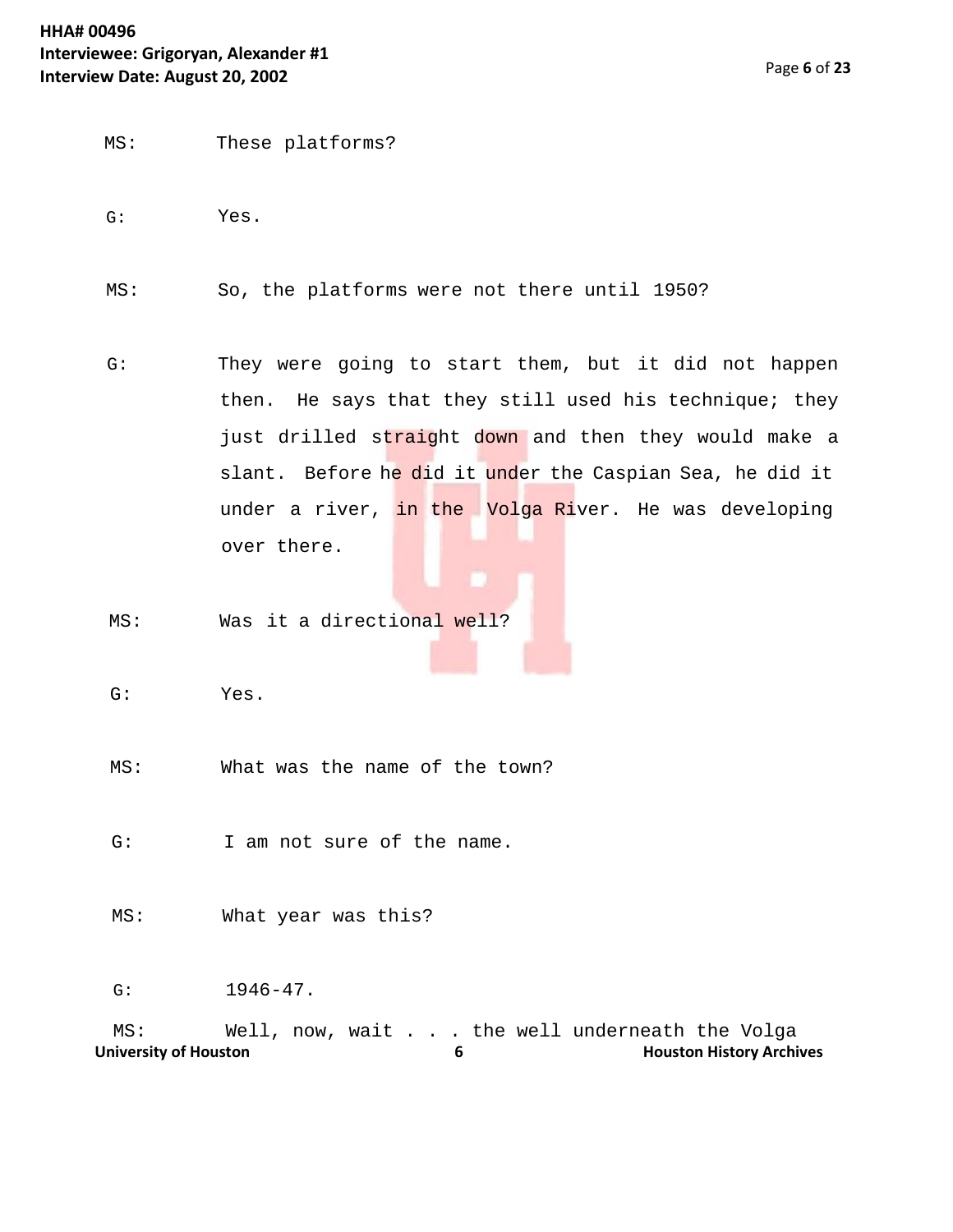River, what year was that?

- G: He did that one first. Then, he did those. And then, they designed the platforms.
- MS: All right. So, the directional well under the Volga River was drilled after the directional well in the Caspian?
- G: Yes, and then came those.
- MS: All right. What year did these come?
- G: In the 1950s.
- MS: Does he remember an exact year?
- G: No, but it was significantly later.
- MS: O.K.

**University of Houston <b>7 Houston 19 Houston History Archives** G: The early 1950s. About two or three years after that. He said after he completed these projects, he was in the same town as he did under the Caspian Sea in Baku. They were drilling a lot of the wells. Those places in the picture are called Oil Stone.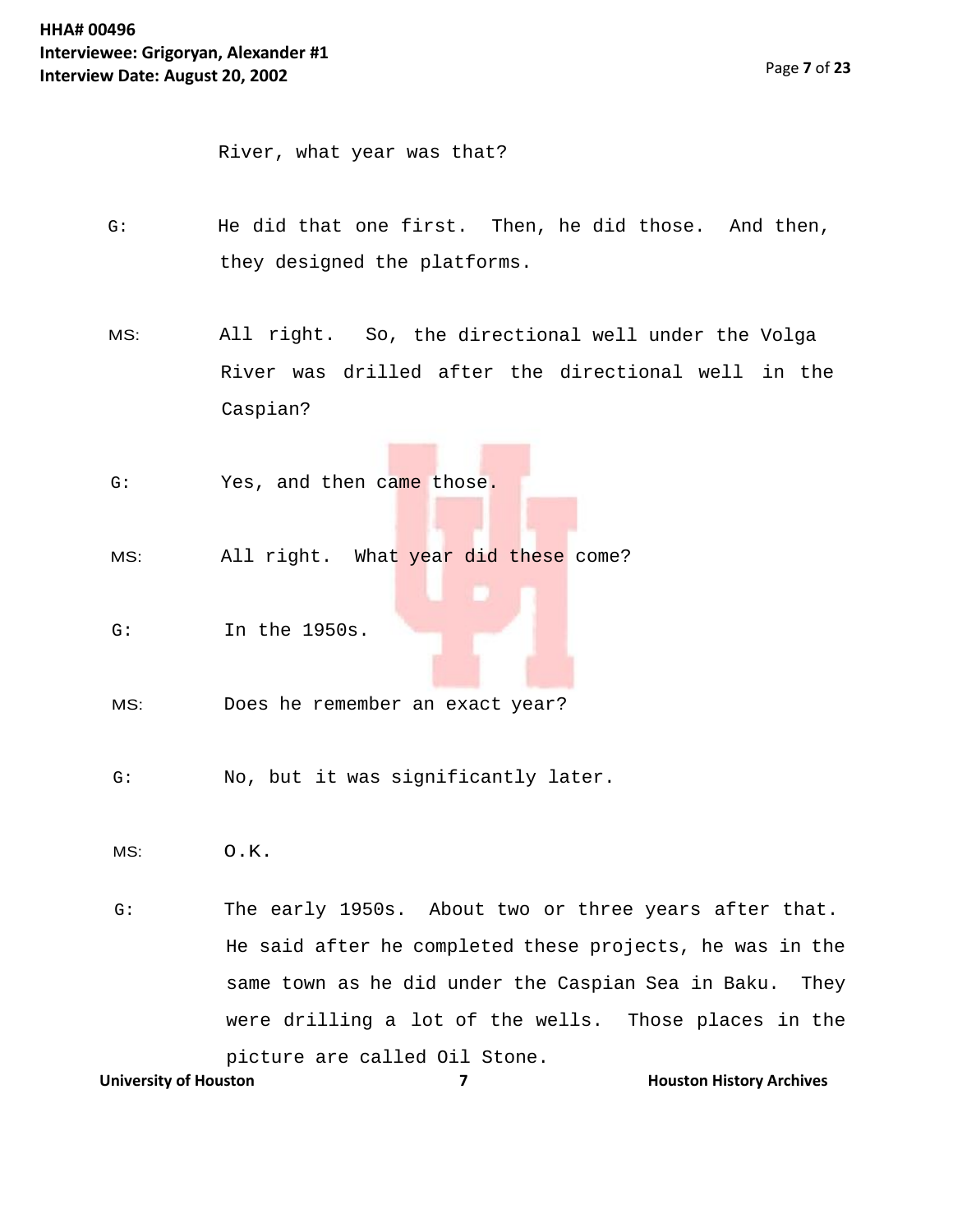- MS: Oil Stone? In the picture? And it is near Baku? G: Yes.
- MS: Ask him whose idea it was for these piers.
- G: He is in that picture. He is trying to think of the name.
- MS: We will come back to that. What were his experiences during World War II? Hitler almost got to Baku. I want to hear about World War II and the Nazi invasion. Hitler was going for the oil - that is why he invaded Russia. What are his experiences?
- G: Until the end of 1941, we finished the drilling of the wells that went under the Caspian Sea. After that, they were evacuated to the northern part, called Ural.

MS: Siberia?

- G: It is not Siberia. It is in the north . . .
- MS: Away from the invasion?
- G: Yes, it was in the north.

**University of Houston <b>8 Houston Example 2 Houston History Archives 8 Houston History Archives**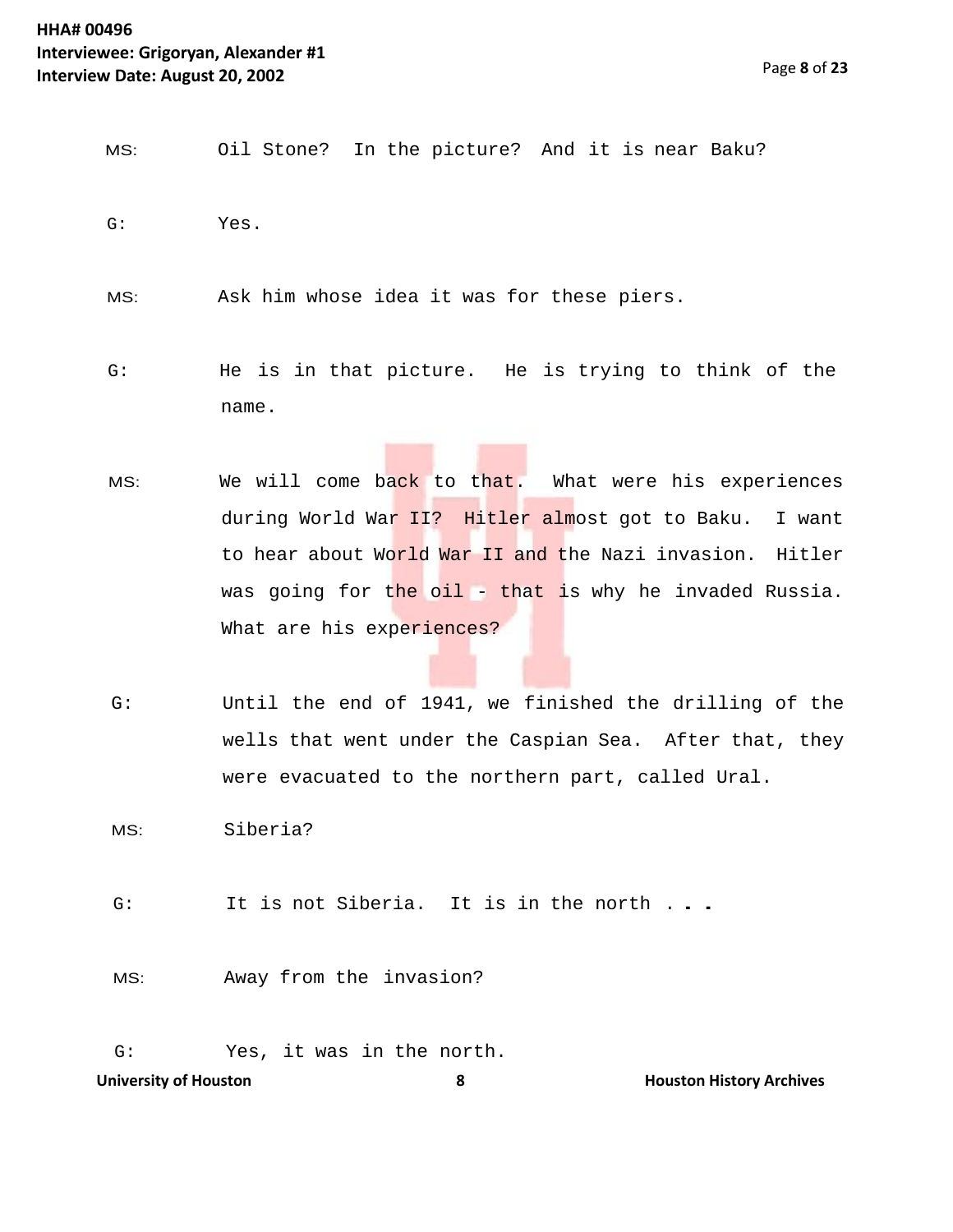- MS: Did the Nazi invasion have something to do with why they drilled the directional wells?
- G: Can you say your question specifically?
- MS: The directional well happened in 1941. That is the same year as the Nazi invasion. Is that just a coincidence?
- G: The says he did it in March and the invasion was later, so it was just a coincidence. He says that they continued doing the drilling where they were evacuated to the north.
- MS: But that was on land, right?
- G: Yes, that was on land.
- MS: What field was that that he was evacuated to?
- G: Do you mean like the region?
- MS: Yes. He said he kept drilling when he moved north. What oil field was it?

G: Ural.

**University of Houston 19 and 19 and 19 and 19 and 19 and 19 and 19 and 19 and 19 and 19 and 19 and 19 and 19 and 19 and 19 and 19 and 19 and 19 and 19 and 19 and 19 and 19 and 19 and 19 and 19 and 19 and 19 and 19 and 19**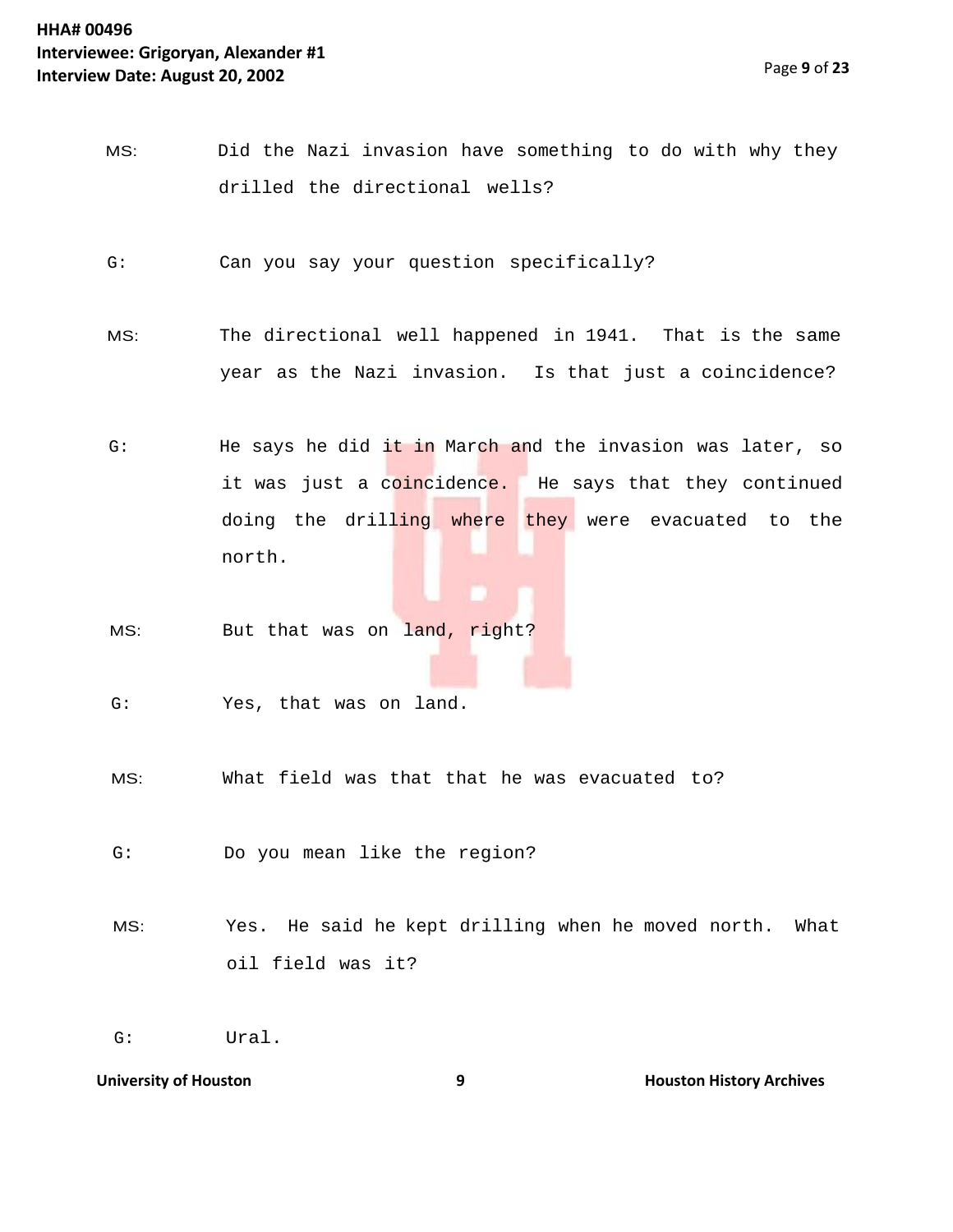- MS: Does he have any vivid memories of World War II or the conditions or anything?
- G: He says hunger; they were starving. The oil people, they did not go to the front. They just had to extract oil. In 1944, they were transferred to the Ministry of Oil Industry and studied from 1945. He began developing for vertical and directional drilling for 12 different regions in Russia. That was at the end of World War II.

He was a worker of the Ministry. He says that he was the minister back then and he made the biggest contribution to the development in the industry. He says that the later development of \_\_\_\_\_\_\_\_, it was all drilled using his method. He says that before his method, the United States was using less advanced methods that were too dangerous for drilling.

During the second part of the century in the North Sea, England, Norway, and Denmark were all using his method.

In the 1960s, the U.S.S.R. sold the topology to the United states. His students went to the United States to teach the American oil men their drilling methods. The United States advanced this method with the use of more technical staff and it made the method accessible to the

**University of Houston 10 Houston 10 Houston History Archives**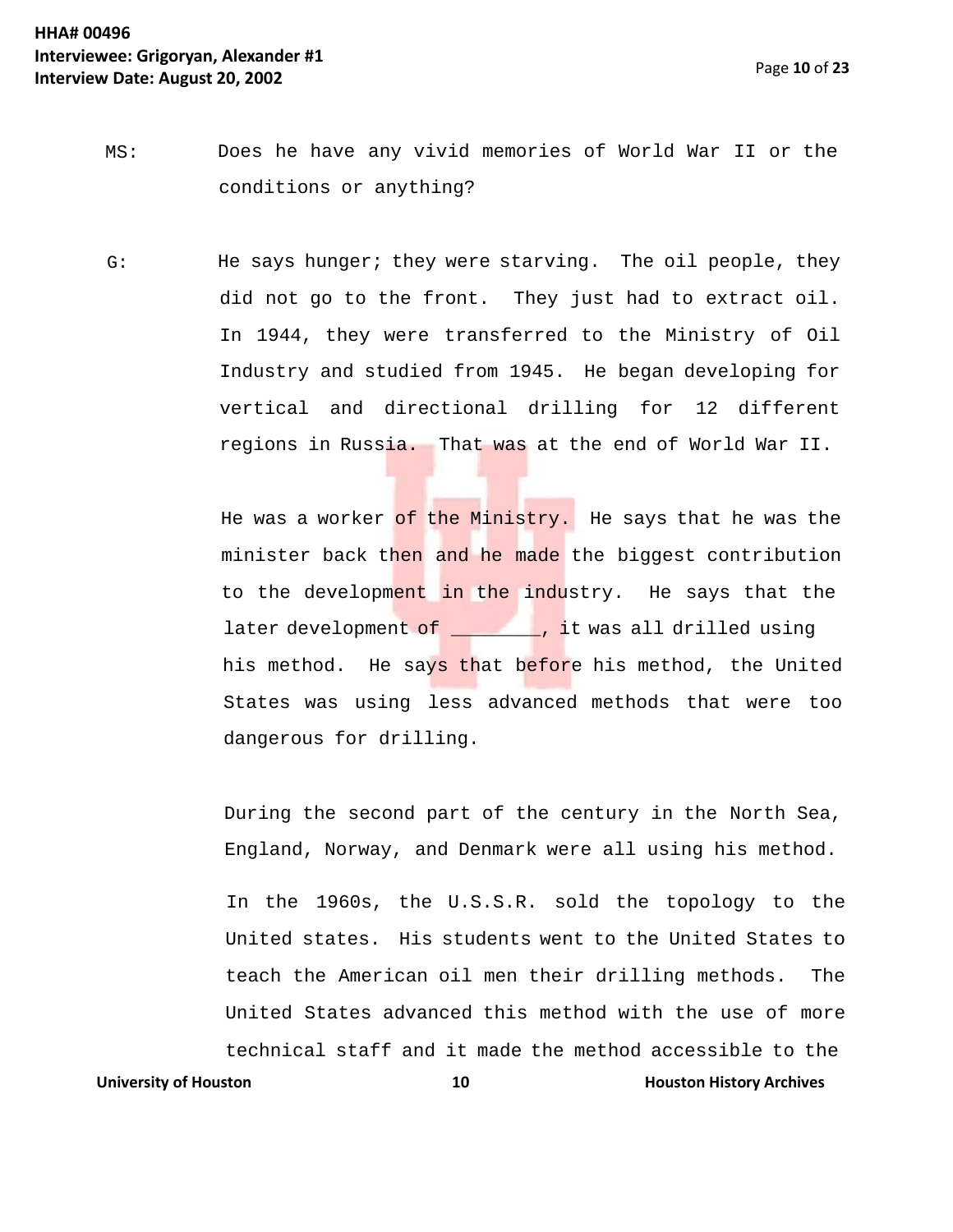rest of the world.

- MS: What other inventions of his or anyone else's does he remember in the Caspian Sea? We talked about the trestles, but what other innovations did the Russians come up with drilling offshore in the Caspian Sea?
- G: In 1945 he went to Norway to drill. I do not know<br>the exact word for it. It enabled him to It enabled him to drill the directional wells. In order to get the curvature, he had to use some kind of a device to curve the well and by 1945, he was able to do it without it. He is going to show you a picture.
- MS: Are you an engineering student?
- TR: No, I am a biology student. That is why I do not know the exact definitions.
- MS: I worked for Exxon a long time. Do you know who Exxon is? The big oil company. I do not have an engineering background. A lot of this is very technical.
- TR: You do not know the exact terms either?
- MS: No. Well, just ask him what the name of it was.

**University of Houston 11 Houston 11 Houston History Archives**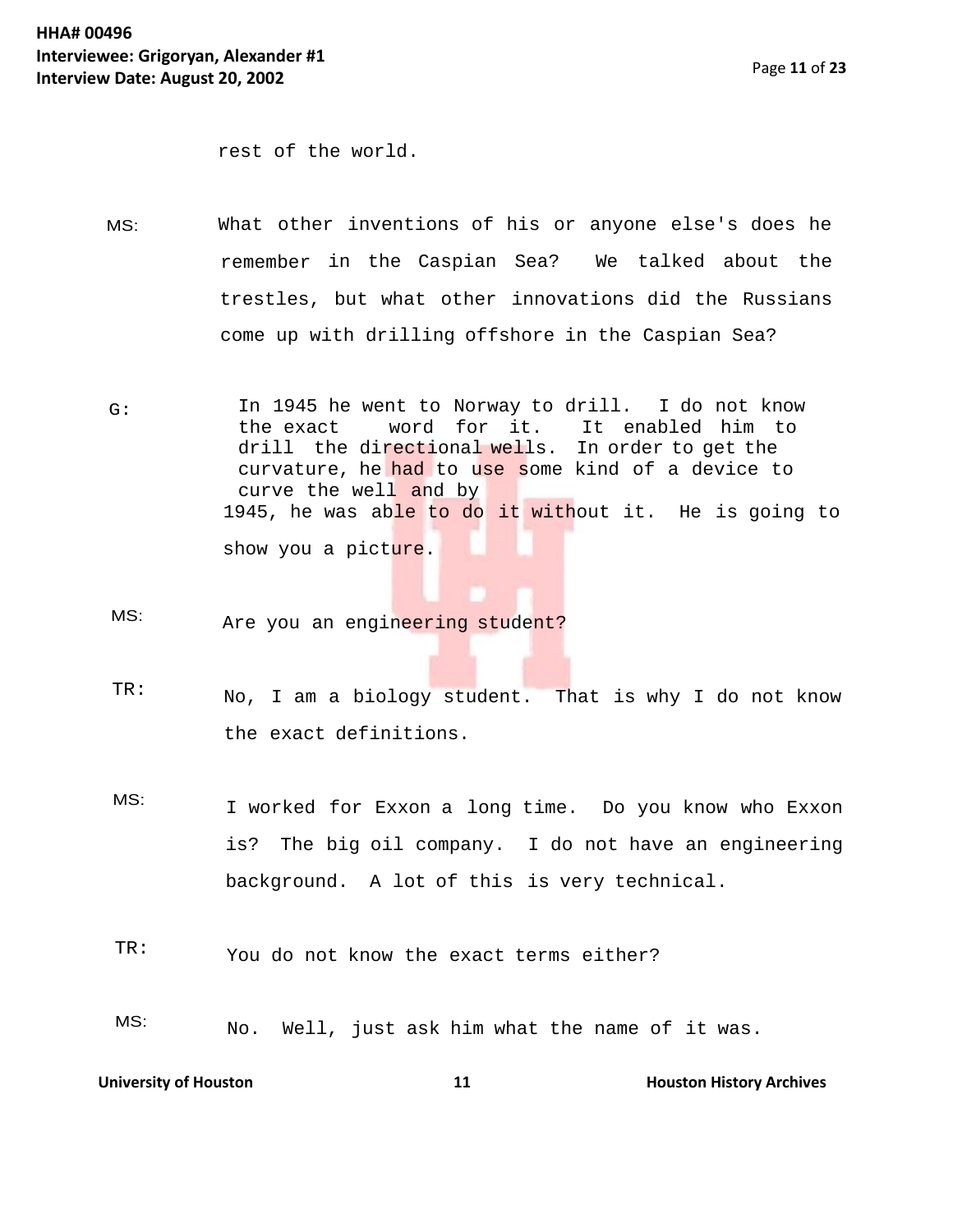- G: It was the ensemble of the lower part of the drilling string. This holds the angle of the curvature, so it just keeps on drilling at the same angle. That was the invention in 1945. It made it easier to do directional drilling.
- MS: When they were drilling offshore, did they just go straight down or did they branch out?
- G: It was just one branch. He said that in the picture that you showed him, it was not him personally doing it. He was doing drilling by then.
- MS: The branching did not take place in the Caspian? O.K. I read in the article that there was a problem with real bad wind. What were the problems with drilling in the Caspian Sea?
- G: Do you mean with the first wells?
- MS: Any time. Was wind a problem?
- G: He cannot tell you about the first well he did.
- MS: Ask him this: In the Caspian, how deep is the water when they drilled the wells?

```
University of Houston 12 Houston History Archives 12 Houston History Archives
```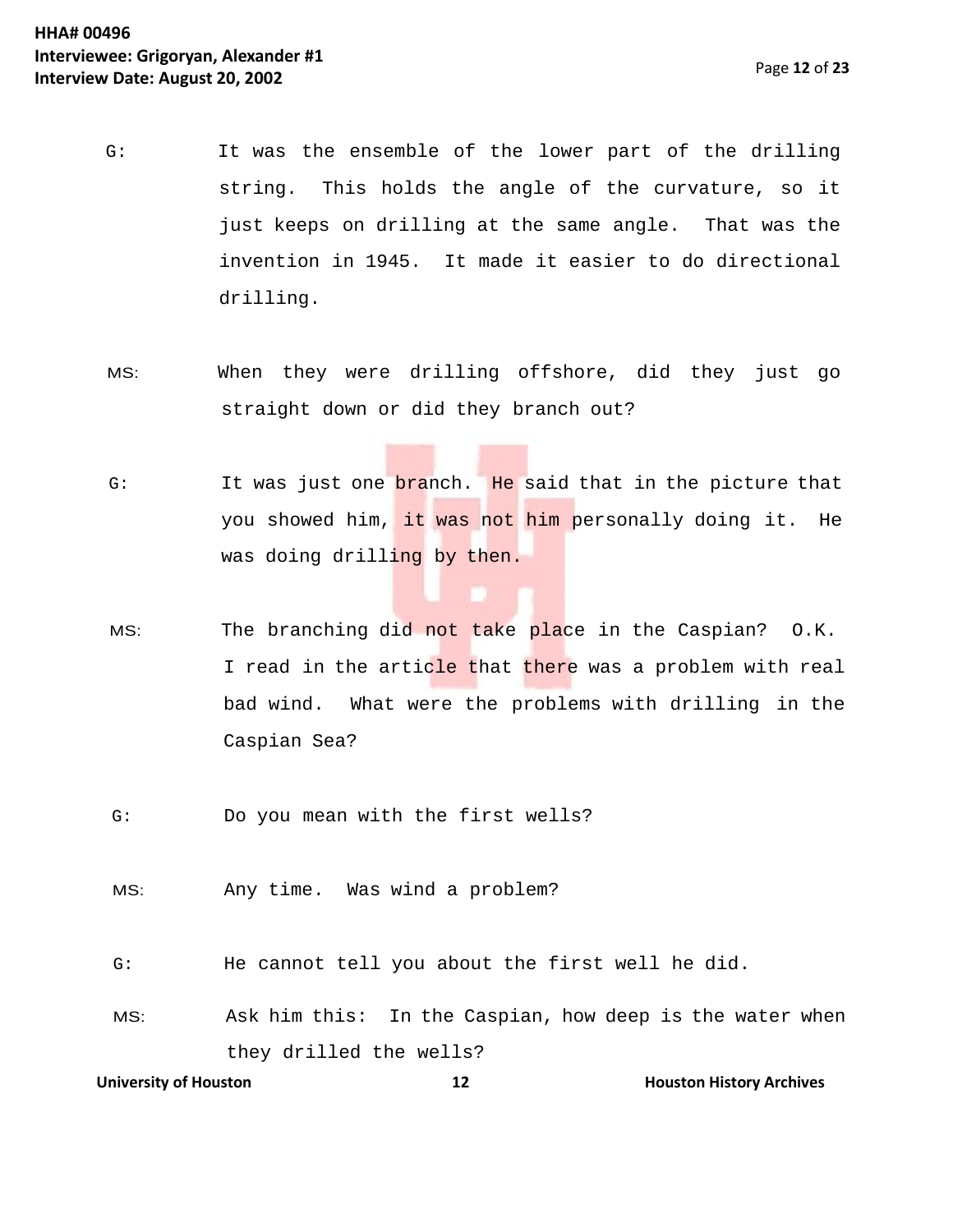- G: <sup>A</sup> few hundred meters ...30 or <sup>40</sup> meters.
- MS: O.K., it was only 30 or 40 meters, so it was not that deep. How far out in the ocean did they go with these piers?
- G: Are you talking about the picture you showed?

MS: Month Any pier. The piers like in the picture.

- G: Not this well?
- MS: No, not this well.
- G: He was talking 30 or 40 meters with this well.
- MS: On one of the wells offshore, what was the average depth?
- G: The one that started with the platforms on the top of the sea?
- MS: Yes, how deep was it?
- G: A couple of hundred meters, not more than that . . . 200 or 300.

```
University of Houston 13 Houston 13 Houston History Archives
```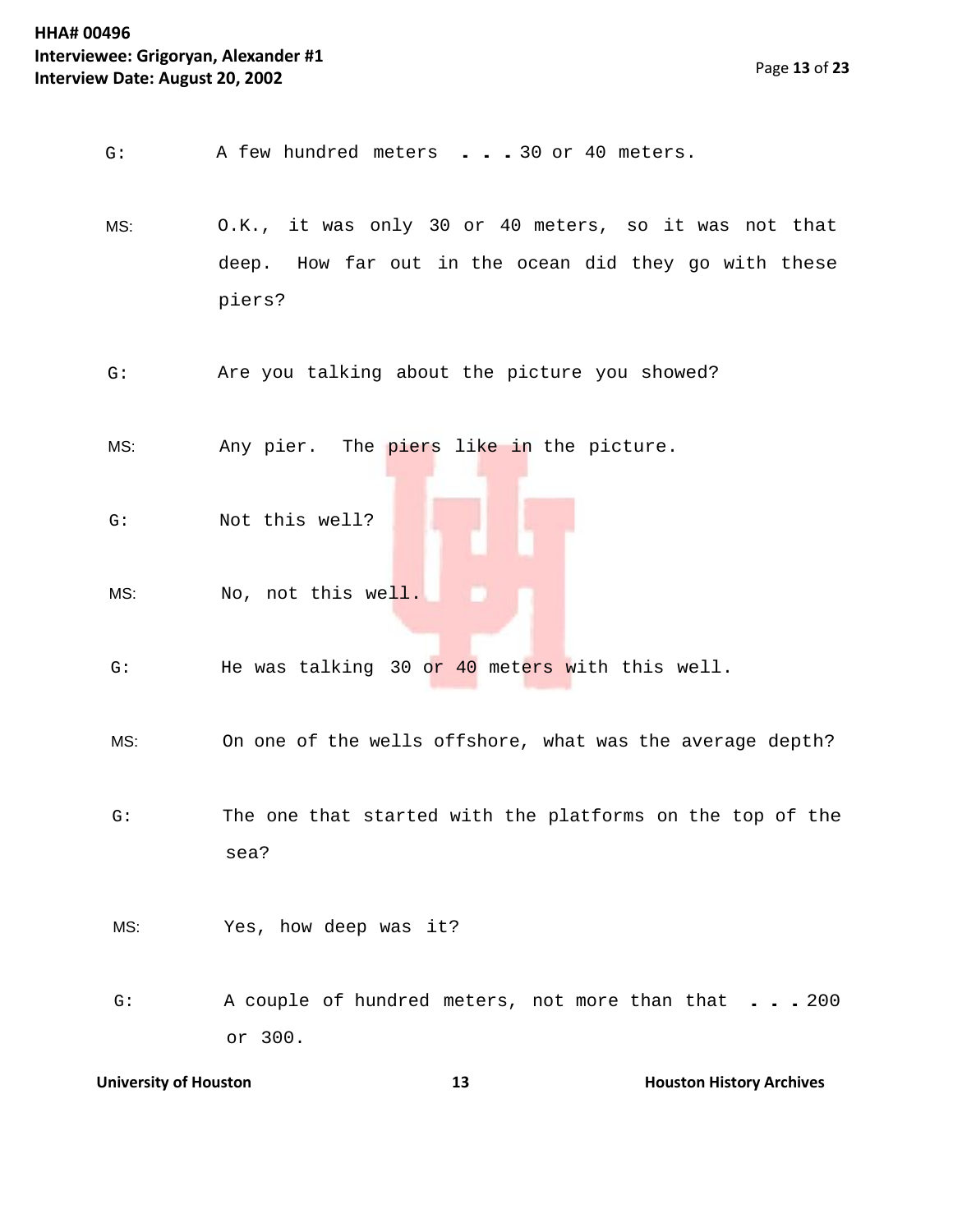| MS:          | How far out did the platforms go in the sea?        |
|--------------|-----------------------------------------------------|
| G:           | How far from the shore?                             |
| MS:          | Yes, how far from the shore?                        |
| G:           | Do you mean the top of them or the branches?        |
| MS:          | How far did the branches go out into the ocean?     |
| $\sim \cdot$ | He cave they were doing it for teng of years<br>ሞh∠ |

- G: The says they were doing it for tens of years. They would do a little bit and then they would move the platform and they would drill a little more. But the particular picture showed it was not very deep.
- MS: There was a lot of heavy wind. Was the wind a problem for him?
- G: He says that he did not work on the sea. Personally, he just drilled the ones offshore, but for those wind was a big problem - people sometimes died and the platform sometimes just tipped over. They had a lot of storms.
- **University of Houston 14 14 Houston History Archives** MS: Like hurricanes? On the Gulf Coast, we have hurricanes. Does he have any idea about how many people they lost working offshore?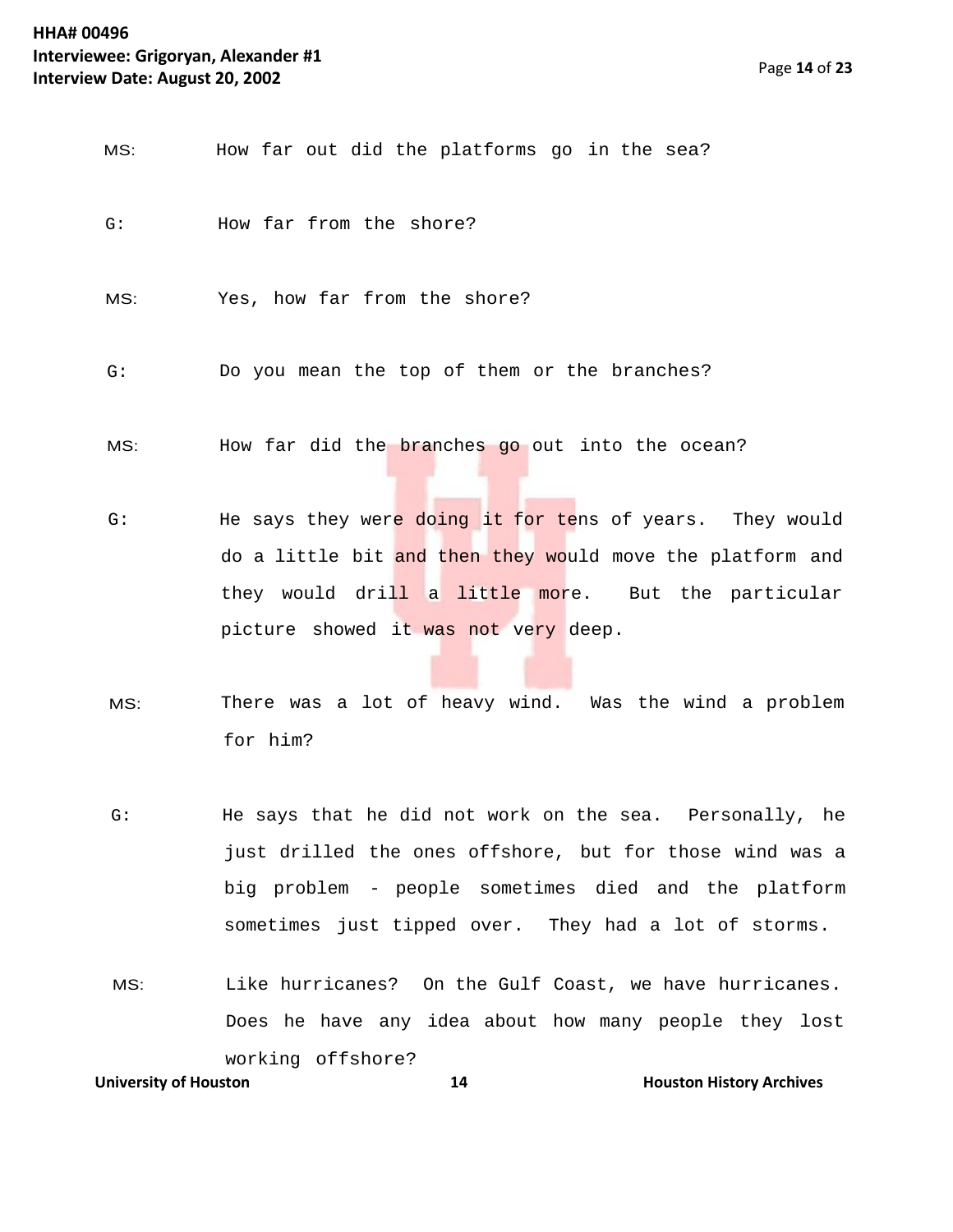G: Dozens. fires. He says there were a lot. There also were

MS: A big problem with the fires.

G:

But during that time, he was already working somewhere else.

MS:

our book just goes up to 1973. Ask him if he knows if they ever had any platforms like in the picture, where they just went out and built the platform in the sea up to 70 feet.

G:

By 1953, he was already making those ones. He says he knows that they put it in deeper parts of the sea, like individual platforms, but when and where he does not know. Sometimes they ordered platforms from different countries but he cannot really tell you exactly.

He drilled 30 years before the rest of the world. He says that people still cannot drill this type of well. He drilled more than 30 of those. They are called branches. This is the future of the oil industry. Do you have any more questions?

**University of Houston 15 Houston 15 Houston History Archives** MS I want to ask this one question: Compared to all of the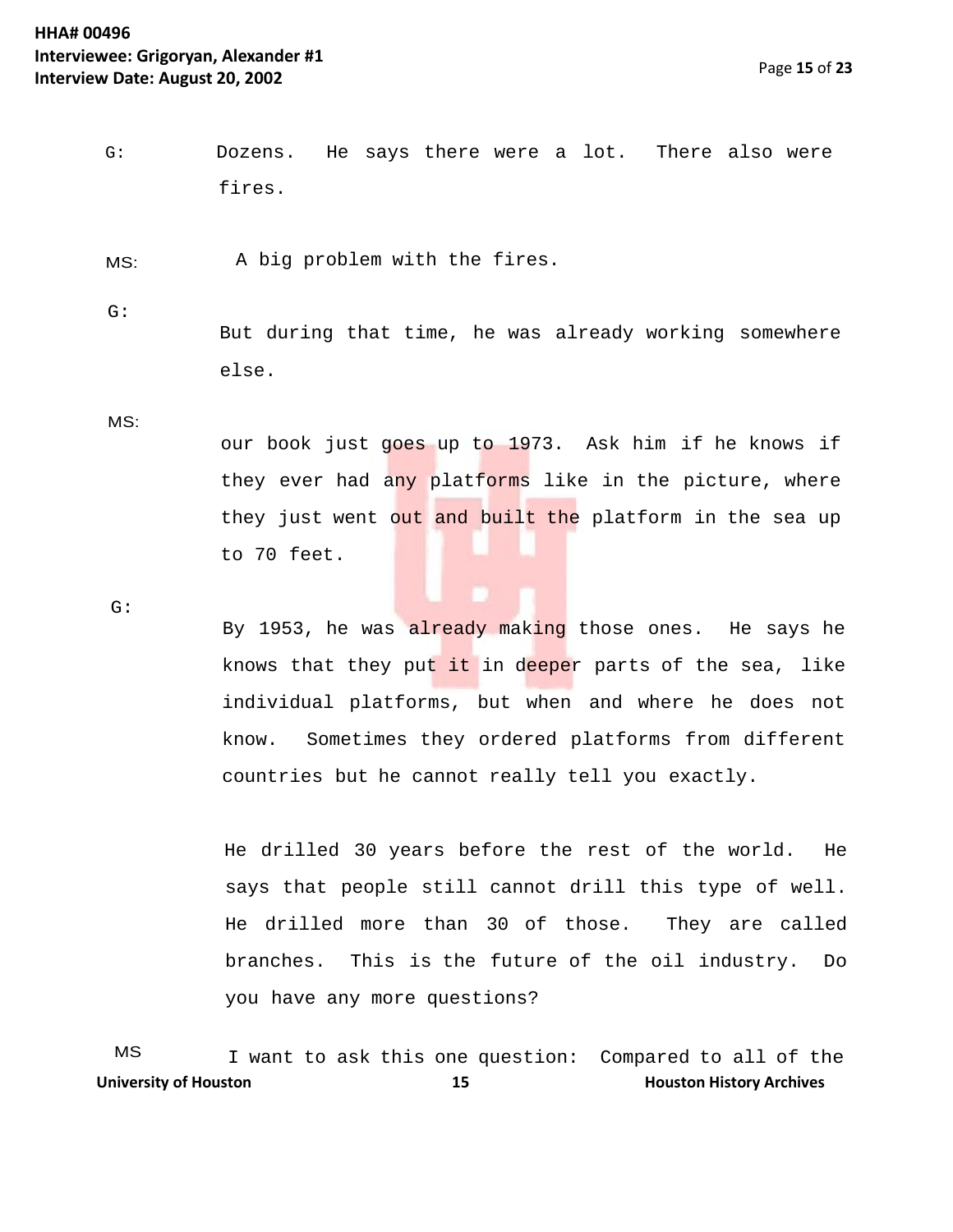Soviet Union's oil industry, how big was the Caspian region? How did the Caspian region compare to the rest? Was it 10%? Was it 20%?

- G: What years are you interested in?
- MS: Say, in the 1950s.
- G: He mentioned about five regions; Baku and the Caspian Sea being one of them, but there were five major parts.
- MS: On the first well that he drilled, how many barrels a day did it make?
- G: He does not know exactly. He was not interested until the later years. He says it was pretty significant because this was the first well and it had not been touched before, the region under the sea.

He said these are the vertical bore holes . . . this part is this, and the little sticks are . . . and they drill a vertical well. That is how the North Sea was developed as well.

**University of Houston 16 Houston 16 Houston History Archives** MS: **O.K.**, I understand. They skidded the rigs along the piers. And he invented this technique of skidding them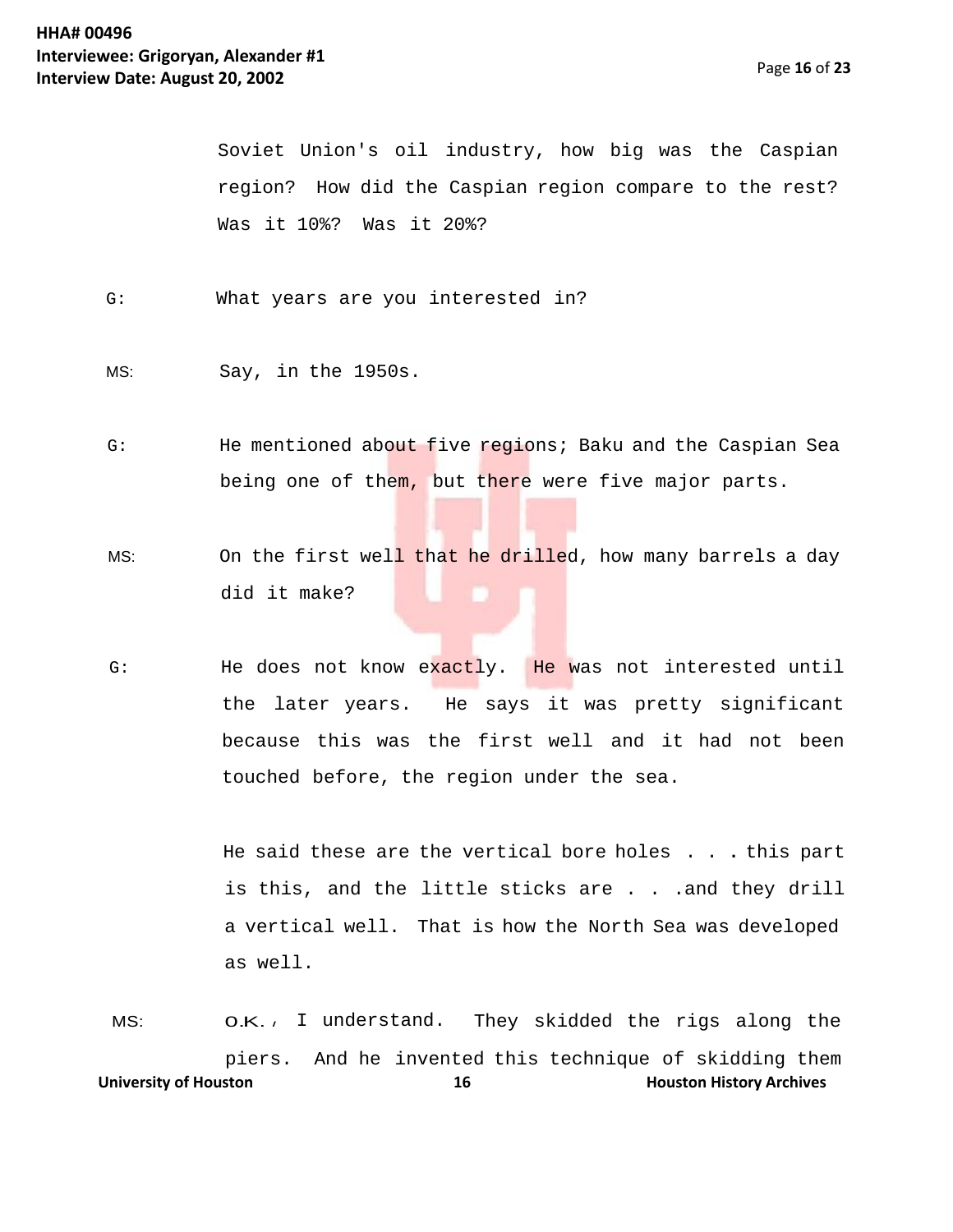on the piers?

- G: No, he said all that he invented was how to drill this. The man in the picture was in charge of all of the drilling. He is asking if you want a copy of this article.
- MS: It is in Russian?
- G: He says the article just talks about the events like because he was the main person in Russia in charge of all of the drilling.
- MS: We really just need the guy's name.
- G: He was the oil minister. He is still alive and they are about the same age.
- MS: Is he in Russia?
- G: He is a little older. He is in his 90s. Yes, he is in Russia.
- MS: O.K. The tape is winding down. Thank you very much.

**University of Houston 17 Houston History Archives 17 Houston History Archives**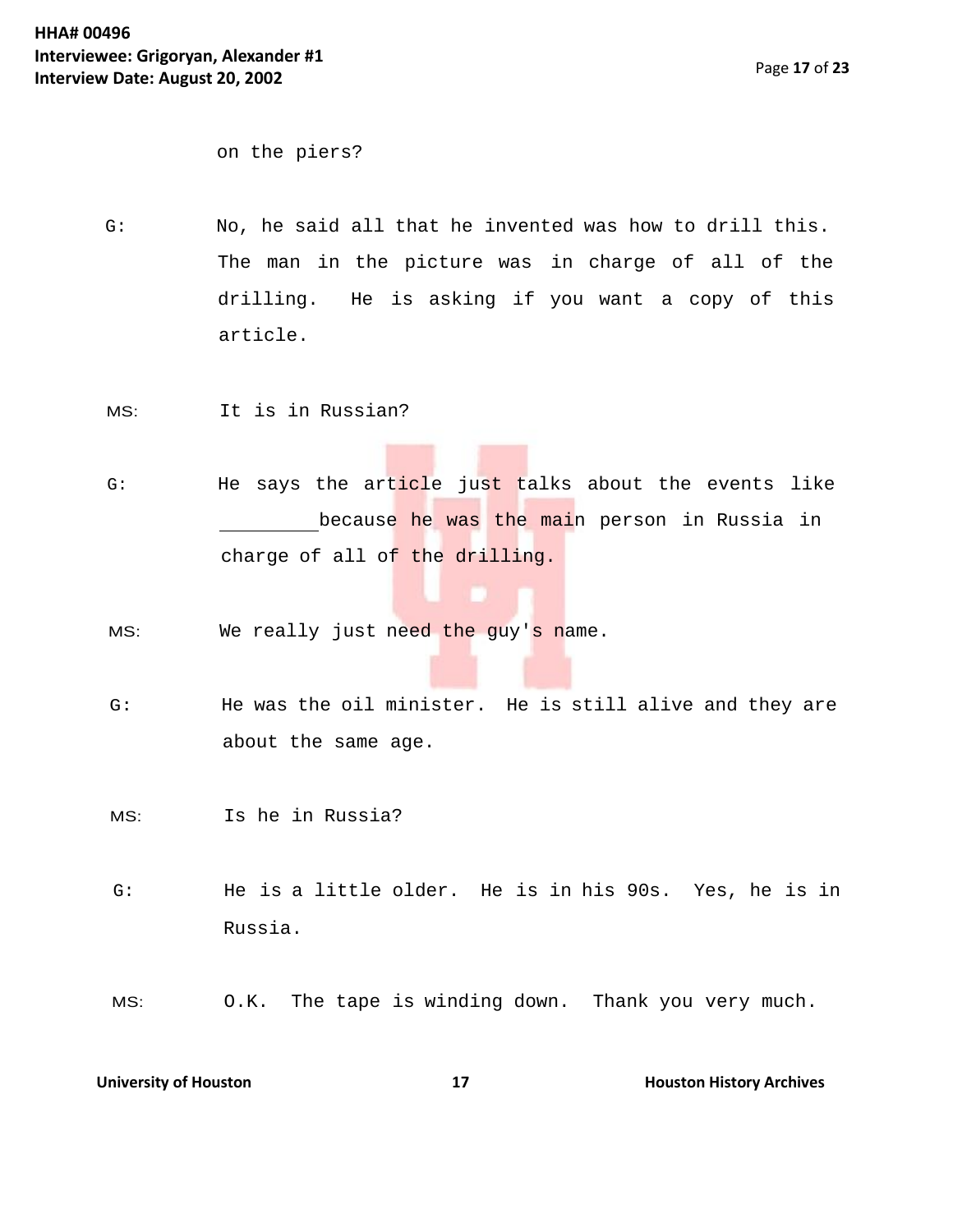## **HHA# 00496 Interviewee: Grigoryan, Alexander #1 Interview Date: August 20, 2002**

**THE END**

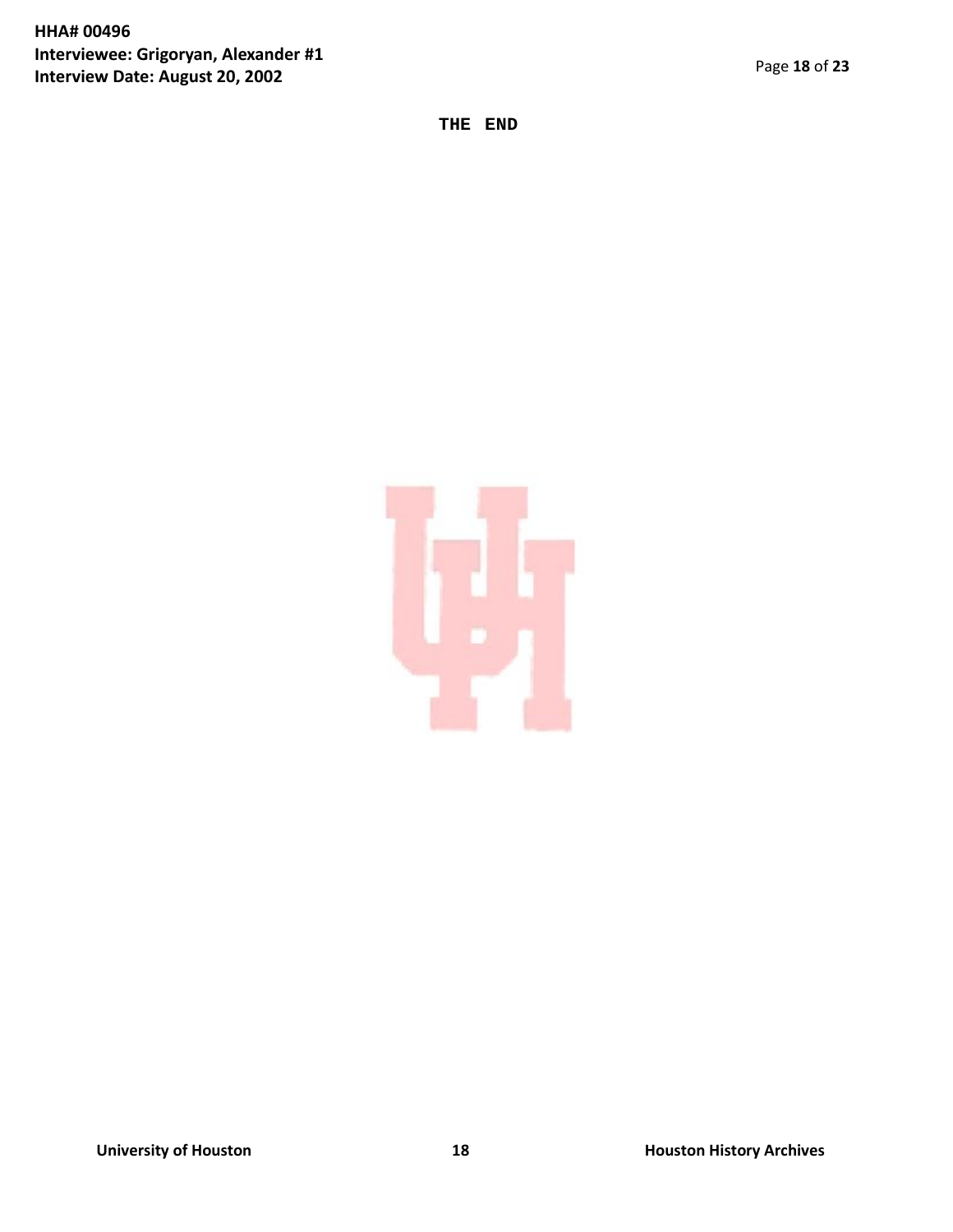$\setminus$ 

Alexander M. Grigoryan

Many breakthrough technologies got their start behind the Iron Curtain, but for political reasons were not widely publicized. Turbodrilling was successfully performed there for many years before it was introduced in the West, so it is natural to expect that some of its more important applications were perfected there. Multilateral technology is a prime example.

Alexander Grigoryan is recognized for his many technological innovations and for his success in drilling the world's first multilateral well, the 66/45 well in Bashkortostan, Russia, in 1953.

Grigoryan was born in Baku in 1914. Following high school, he worked as a driller's assistant in the Azerbaijani oil fields. After acquiring valuable field experience, he graduated as a petroleum engineer from the Azerbaijan Industrial Institute in 1939.

During the war years, the military's thirst for fuel to power tanks and planes provided strong incentives for anyone who could increase the flow of oil. Grigoryan believed more oil could be produced from a well with less drawdown if more of the pay zone was opened to production. Less drawdown meant fewer problems bad effects such as sanding or water coning.

In 1941, Grigoryan drilled one of the world's first directional wells (meaning a well -intentionally deviated rather than other than to drill around a fish), the Baku 1385. He drilled the well without a whipstock, using only a hydraulic mud motor to drill both vertical and horizontal sections. By keeping the borehole in the producing zone longer, he was able to expose a greater section for completion, significantly increasing production.

The Baku 1385 well proved Grigoryan's theory, and before long directional wells were being drilled all over the Soviet Union. Grigoryan was promoted to department head at the prestigious All Union Scientific Research Institute for Drilling Technology where he continued his innovations, developing new equipment to improve the directional drilling technique.

In 1949, he took his multilateral theory to experts in reservoir engineering. They confirmed that theoretically, a reservoir's productivity through a single well was proportional to the number of branches exposed to the reservoir.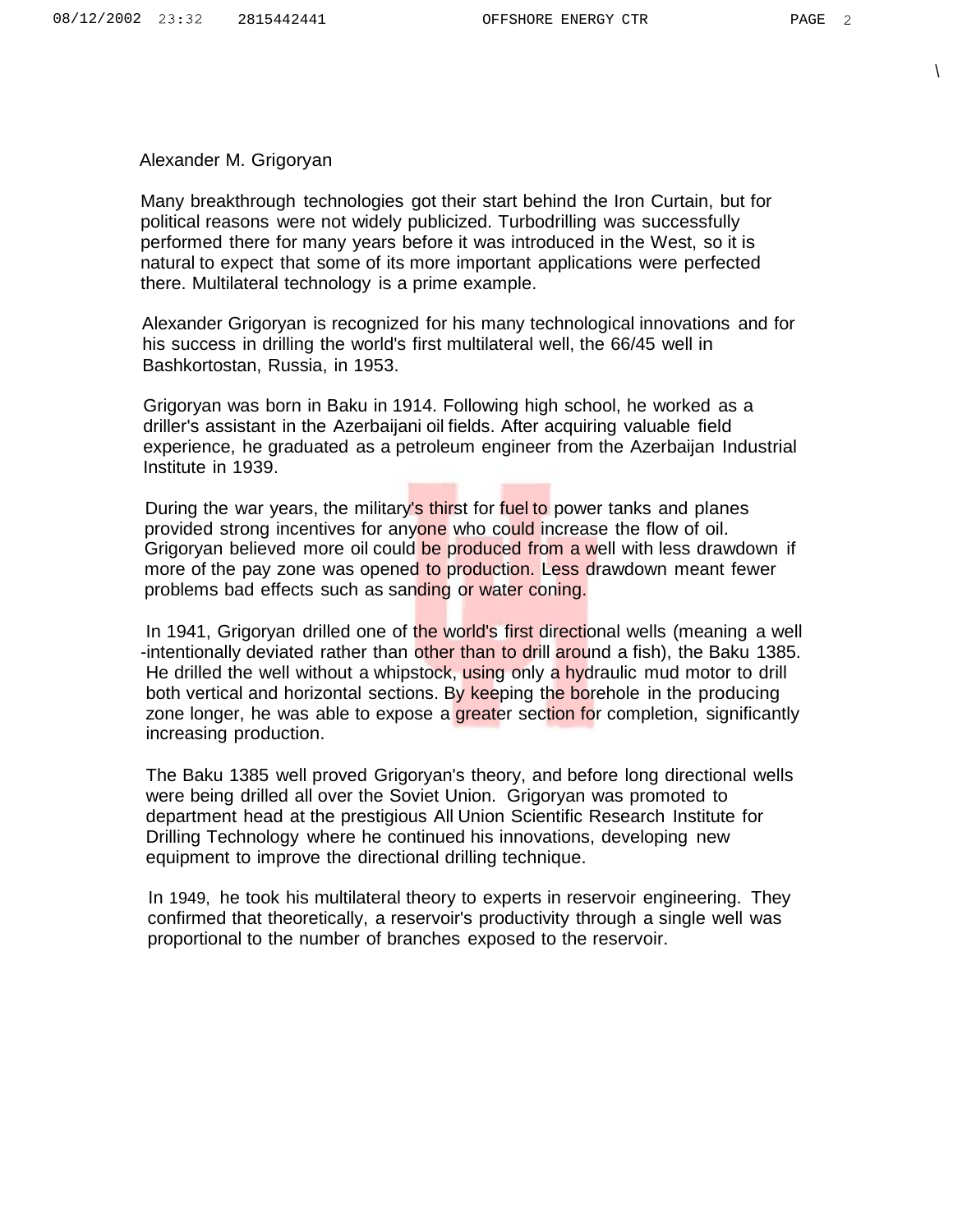In 1953, Grigoryan was able to test his theory in the Bashkira field in southern Russia. He used a turbodrill to drill Well 66/45 to tap a prolific carbonate reef reservoir. The field, in production since 1930, produced very low volumes of oil. Wells had low profit margins and long payouts. If he could increase production by opening up more of the formation with each well drilled, Grigoryan could improve reservoir economics.

Grigoryan drilled by touch, without whipstocks or cement bridges, and without instrumentation of any kind. Once he reached the pay zone, Grigoryan drilled nine lateral wells of varying measured depths, extending in all directions like the roots of a tree. When the well with its nine roots was put on production, compared to other wells in the field, the 66/45 well produced <sup>17</sup> times more oil-755 barrels a day-but only cost 1.5 times more.

Spurred by this success. the Russian oil industry drilled more than 100 multilateral wells through 1980, and 30 of these wells were drilled by Grigoryan himself. This pioneering work has earned him the title "Father of Multilateral Technology." By proving it could be accomplished, Grigoryan inspired the multilateral drillers of the 1990s and the technique is now widely accepted.

Grigoryan immigrated to the United States in the 1980s and became an American citizen.

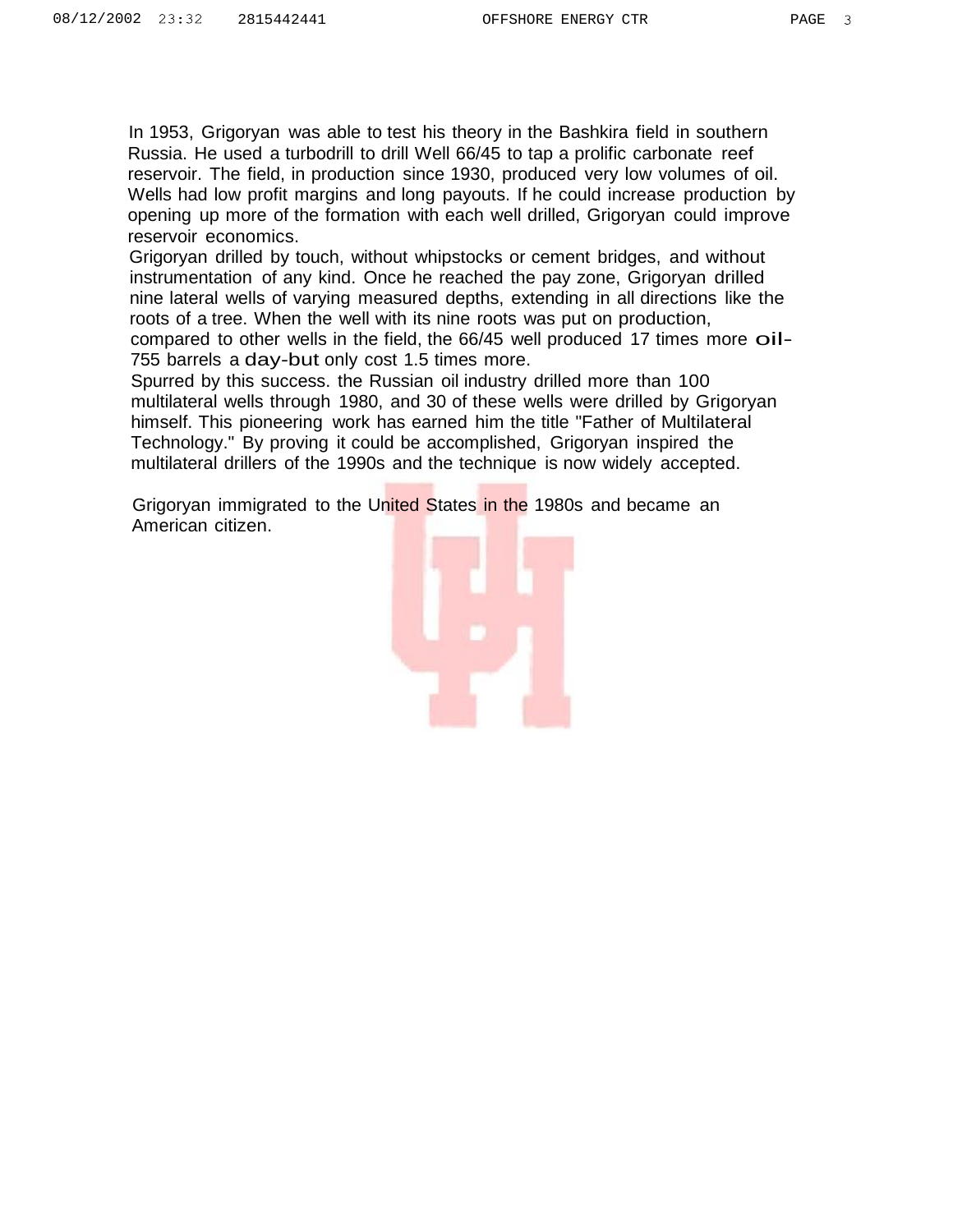#### **GRIGORYAN Offshore**

## **Energy Center Oral**

## **History Project August**

## **20, 2002**

#### **INDEX**

| 1. Grigoryan's work as an assistant driller in Baku                                                                                                        | p.2         |
|------------------------------------------------------------------------------------------------------------------------------------------------------------|-------------|
| 2. Directional wells and platform drilling in the Caspian Sea                                                                                              | $p.3-5$     |
| 3. Drilling in the Vogel River in the mid-1940's                                                                                                           | p.6         |
| 4. Effect of Hitler's WWII invasion on drilling near Baku                                                                                                  | $p.B-9$     |
| 5. Grigoryan's drilling methods spread from Russia to the North<br>Sea, England, Norway, Denmark, and the United States<br>during the 1950's and $1960$ 's | p.10        |
| 6. Mid-1940's: contributions to directional well drilling                                                                                                  | p.11        |
| 7. Drilling depth in the Caspian Sea                                                                                                                       | $p.12 - 14$ |
| 8. Weather problems on the Caspian Sea                                                                                                                     | $p.14-15$   |
| 9. Platform installation in the 1950's                                                                                                                     | $p.15-16$   |
| 10. Reference to Grigoryan's Russian co-worker                                                                                                             | p.18        |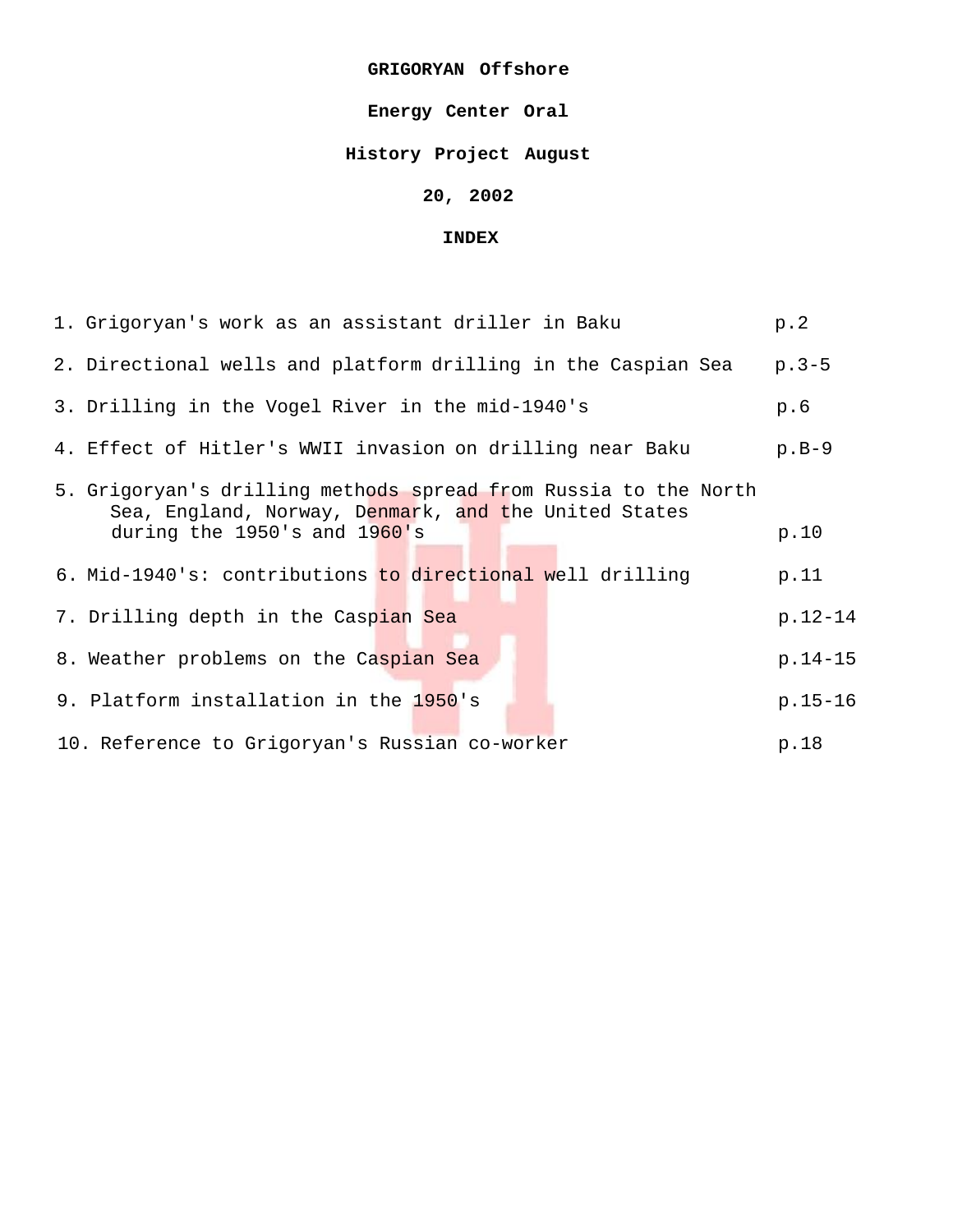# Offshore Energy Center – Oral History Project Interview of John A. Focht

October 6, 2001

| 1.  | Educational background - Morganza Floodway Control Structure    |           |
|-----|-----------------------------------------------------------------|-----------|
|     | Project                                                         | $2 - 3$   |
| 2.  | Greer & McClelland in The Gulf of Mexico                        | $3-4$     |
| 3.  | The role ofBram McClelland, Bob Perkins, and John Focht, Jr.    | 5         |
| 4.  | The Phillips Ecofisk Tank                                       | $6 - 8$   |
| 5.  | Kenneth Lee                                                     | 7         |
| 6.  | Ralph Peck                                                      | 8         |
| 7.  | The first development on Norway                                 | 9         |
| 8.  | Harold Fisk in the Mississippi River Delta                      | 10        |
| 9.  | Ekofisk-Bill Bowles, Pat Dunn                                   | 11        |
| 10. | Griff Lee and Jay Weidler                                       | 12        |
| 11. | Developing criteria for axial load design on long               |           |
|     | cylindrical piles                                               | $13 - 14$ |
| 12. | How platforms react to storms and the PY Criteria               | $15 - 16$ |
| 13. | Work in other parts of the world; The North Sea, South America, |           |
|     | London, Singapore, Saudi Arabia, and Alaska                     | 17        |